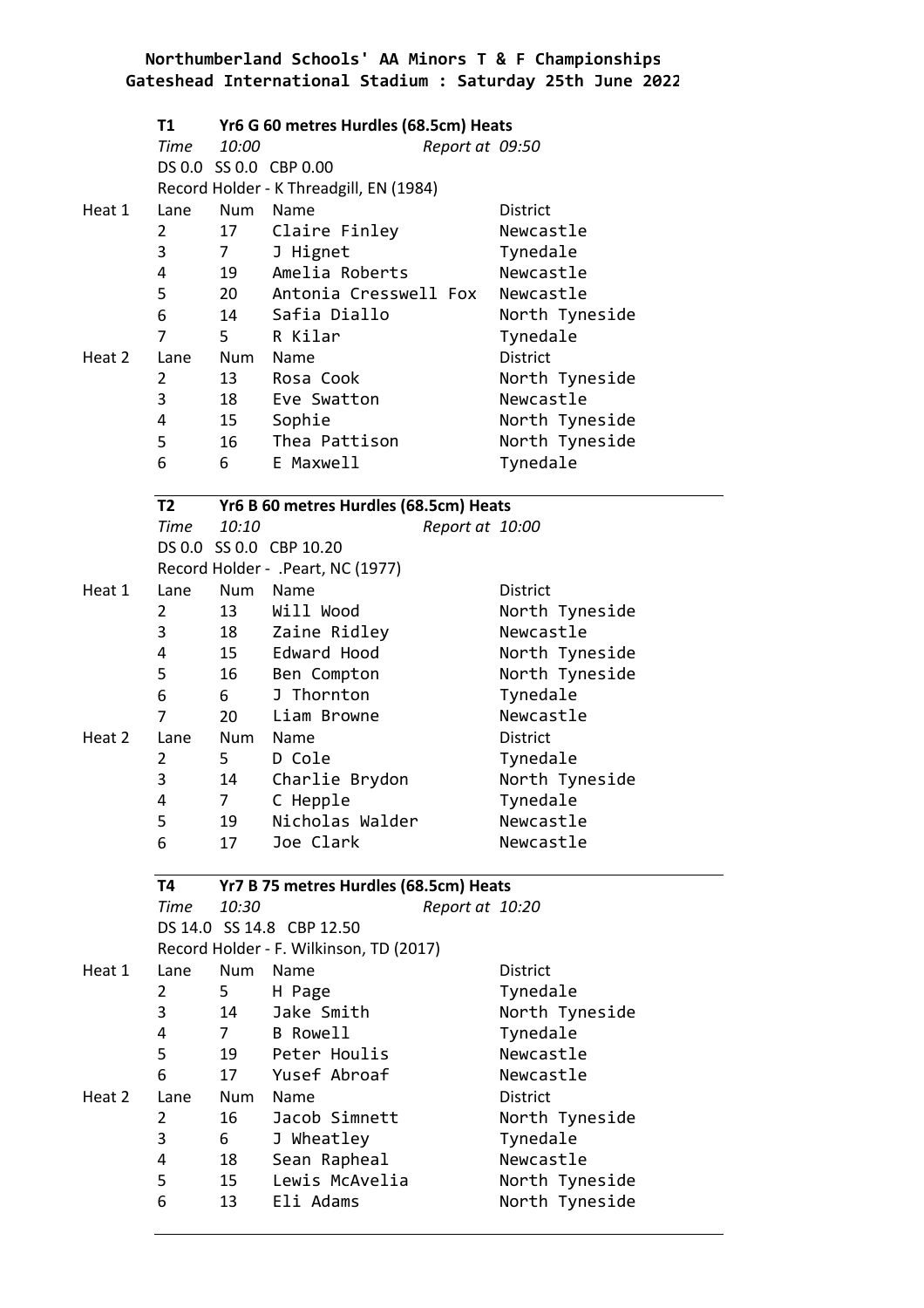|        | T5             |                | Yr8 G 75 metres Hurdles (76.2cm) Heats |                 |
|--------|----------------|----------------|----------------------------------------|-----------------|
|        | <b>Time</b>    | 10:40          | Report at 10:30                        |                 |
|        |                |                | DS 13.6 SS 14.4 CBP 12.10              |                 |
|        |                |                | Record Holder - Amy Lott, EN (2017)    |                 |
| Heat 1 | Lane           | Num            | Name                                   | <b>District</b> |
|        | $\overline{2}$ | 5              | N McReady                              | Tynedale        |
|        | 3              | 14             | Jess Evans                             | North Tyneside  |
|        | 4              | 7 <sup>7</sup> | Z McKenzie-Crew                        | Tynedale        |
|        | 5              | 19             | Coco Dean-Williams                     | Newcastle       |
|        | 6              | 17             | Tess Page                              | Newcastle       |
| Heat 2 | Lane           | Num            | Name                                   | <b>District</b> |
|        | $\overline{2}$ | 16             | Poppy Bloomfield                       | North Tyneside  |
|        | 3              | 6 <sup>1</sup> | F Rouke                                | Tynedale        |
|        | 4              | 18             | Hannah Tsang                           | Newcastle       |
|        | 5              | 15             | Ellie Henderson                        | North Tyneside  |
|        | 6              | 13             | Olivia Fleron                          | North Tyneside  |
|        |                |                |                                        |                 |
|        |                |                |                                        |                 |
|        | T <sub>6</sub> |                | Yr8 B 80 metres Hurdles (76.2cm) Heats |                 |
|        | <b>Time</b>    | 10:50          | Report at 10:40                        |                 |
|        |                |                | DS 14.0 SS 15.0 CBP 12.10              |                 |
|        |                |                | Record Holder - F Wilkinson, TD (2018) |                 |
| Heat 1 | Lane           | Num            | Name                                   | <b>District</b> |
|        | $\overline{2}$ | 5              | K Lockey                               | Tynedale        |
|        | 3              | 14             | Joseph Campbell                        | North Tyneside  |
|        | 4              | $\overline{7}$ | E Thompson                             | Tynedale        |
|        | 5              | 19             | Henry Bartley                          | Newcastle       |
|        | 6              | 17             | Harvey Jefferson                       | Newcastle       |
| Heat 2 | Lane           | Num            | Name                                   | <b>District</b> |
|        | $\overline{2}$ | 16             | Zac Arnold                             | North Tyneside  |
|        | 3              | 6 —            | L Johnstone                            | Tynedale        |
|        | 4              | 18             | Edwin Fenwick                          | Newcastle       |
|        | 5              |                | 15 Luke Dowell                         | North Tyneside  |
|        | 6              | 13             | Ashton Williamson                      | North Tyneside  |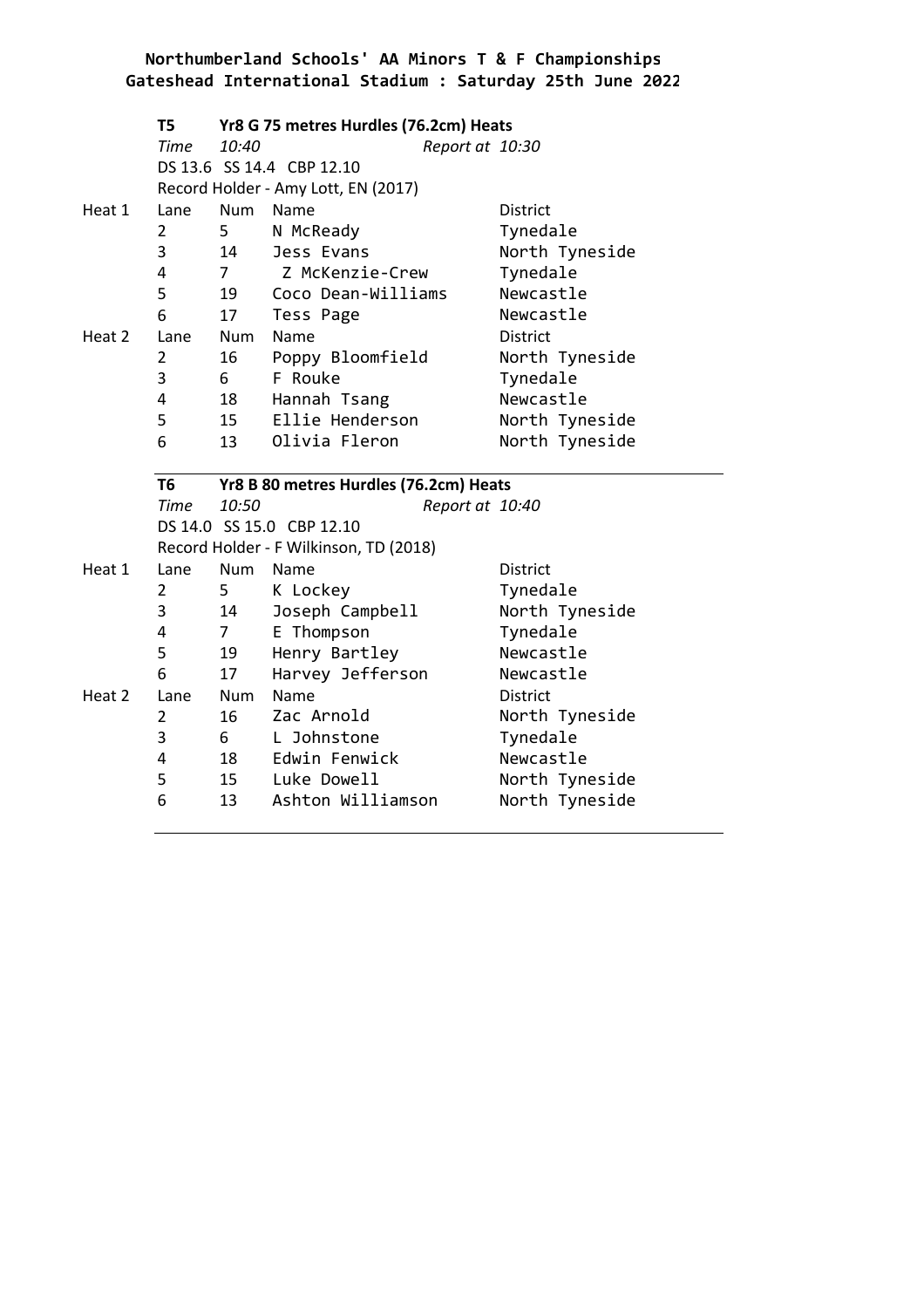| Т7             |                | Yr7 B 1500 metres Final                 |                 |                      |
|----------------|----------------|-----------------------------------------|-----------------|----------------------|
| Time           | 11:00          |                                         | Report at 10:50 |                      |
|                |                | DS 5:10.0 SS 5:28.0 CBP 4:42.20         |                 |                      |
|                |                | Record Holder - A. Cappleman, TD (1978) |                 |                      |
| Order          | Num            | Name                                    |                 | <b>District</b>      |
| 1              |                | 15 Declan Mcteer                        |                 | North Tyneside       |
| $\overline{2}$ |                | 11 Adam Wilson                          |                 | East Northumberland  |
| 3              | $\overline{7}$ | H Douglas                               |                 | Tynedale             |
| 4              |                | 3 Sebastian Lockie                      |                 | North Northumberland |
| 5              |                | 18 Alex Smith                           |                 | Newcastle            |
| 6              |                | 14 James Sturnam                        |                 | North Tyneside       |
| 7              | 10             | George Bryce                            |                 | East Northumberland  |
| 8              | $6 \qquad$     | L Faundrus                              |                 | Tynedale             |
| 9              |                | 2 Kenzie Shanks                         |                 | North Northumberland |
| 10             | 17             | Frankie Foster                          |                 | Newcastle            |
| 11             | 13             | Joseph Duthie Brown                     |                 | North Tyneside       |
| 12             | 9              | Jack Gibson                             |                 | East Northumberland  |
| 13             | $5 -$          | A Darling                               |                 | Tynedale             |
| 14             | 1              | Sandy Brown                             |                 | North Northumberland |
| 15             | 16             | Will Sproats                            |                 | North Tyneside       |
| 16             | 19             | Joshua Mancini                          |                 | Newcastle            |
|                |                |                                         |                 |                      |

| T8                               |                        | Yr7 G 1500 metres Final              |                 |                      |
|----------------------------------|------------------------|--------------------------------------|-----------------|----------------------|
| Time                             | 11:10                  |                                      | Report at 11:00 |                      |
|                                  |                        | DS 5:52.0 SS 6:06.0 CBP 4:56.50      |                 |                      |
|                                  |                        | Record Holder - R. Hughes, EN (1978) |                 |                      |
| Order                            | Num                    | <b>Name</b>                          |                 | <b>District</b>      |
| 1                                | 11                     | Stella Anderson                      |                 | East Northumberland  |
| $\overline{2}$<br>$\overline{7}$ |                        | E Goodwin                            |                 | Tynedale             |
| 3                                | $3^{\circ}$            | Rachel Bridgens                      |                 | North Northumberland |
| 4                                | 18                     | Elisabeth McMerchie                  |                 | Newcastle            |
| 5                                | 14                     | Hollie Potts                         |                 | North Tyneside       |
| 6                                | 10                     | Harriet Parker                       |                 | East Northumberland  |
| 7                                | $6 \quad \Box$         | L Toward                             |                 | Tynedale             |
| 8                                | $2^{\sim}$             | Ella Malthouse                       |                 | North Northumberland |
| 9                                | 17                     | Isla Henderson                       |                 | Newcastle            |
| 10                               | 13                     | Katy Otterson                        |                 | North Tyneside       |
| 11                               | 9                      | Emma Tomlinson                       |                 | East Northumberland  |
| 12                               | $5 -$                  | T Spark                              |                 | Tynedale             |
| 13                               | $1 \quad \blacksquare$ | Maria Moore                          |                 | North Northumberland |
| 14                               | 19                     | Alice Dent                           |                 | Newcastle            |
| 15                               | 15                     | Gabriella Blackburn                  |                 | North Tyneside       |
|                                  |                        |                                      |                 |                      |

#### **T9 Yr8 B 80 metres Hurdles (76.2cm) Final** *Time 11:15 Report at 11:05* DS 14.0 SS 15.0 CBP 12.10 Record Holder - F Wilkinson, TD (2018) Qualifiers From :-T6

### **T10 Yr8 G 75 metres Hurdles (76.2cm) Final** *Time 11:20 Report at 11:10* DS 13.6 SS 14.4 CBP 12.10 Record Holder - Amy Lott, EN (2017)

Qualifiers From :-T5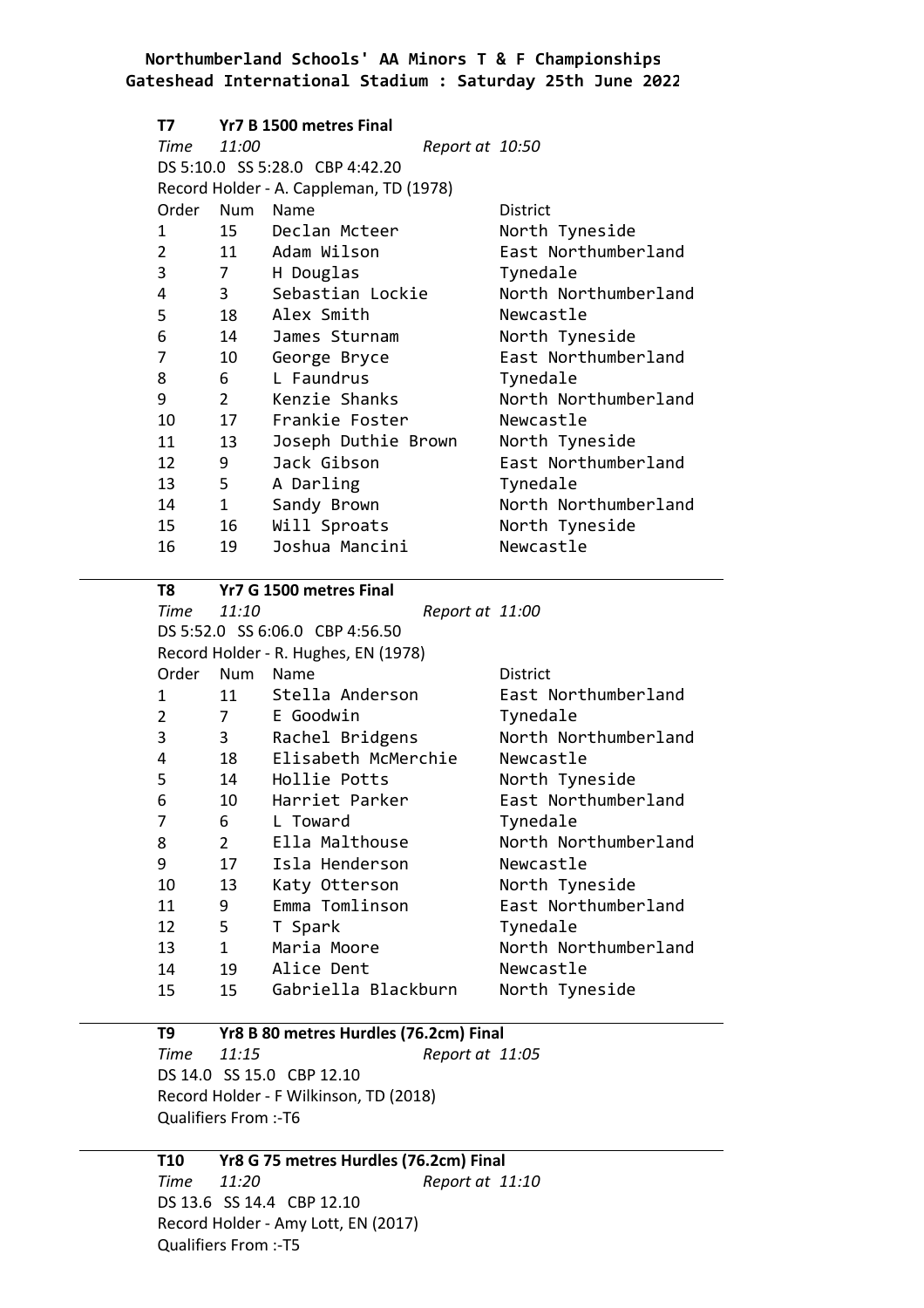**T11 Yr7 B 75 metres Hurdles (68.5cm) Final** *Time 11:25 Report at 11:15* DS 14.0 SS 14.8 CBP 0.00 Record Holder - F. Wilkinson, TD (2017) Qualifiers From :-T4

**T12 Yr7 G 70 metres Hurdles (68.5cm) Final** *Time 11:30 Report at 11:20* DS 13.5 SS 14.2 CBP 11.70 Record Holder - J. Kryzanowski, EN (1984)

| Lane | <b>Num</b> | Name                | District       |
|------|------------|---------------------|----------------|
| 2    | 16         | Naimh Fahey         | North Tyneside |
| 3    | 13         | Katie Pang          | North Tyneside |
| 4    | 14         | Sophie Mc           | North Tyneside |
| 5    | 6          | F McCluskey         | Tynedale       |
| 6    | 5          | A Tennant Hodgson   | Tynedale       |
| 7    | 15         | Gabriella Blackburn | North Tyneside |
| 8    |            | A Pearson           | Tynedale       |
|      |            |                     |                |

**T13 Yr6 B 60 metres Hurdles (68.5cm) Final** *Time 11:35 Report at 11:25* DS 0.0 SS 0.0 CBP 10.20 Record Holder - .Peart, NC (1977) Qualifiers From :-T2

**T14 Yr6 G 60 metres Hurdles (68.5cm) Final** *Time 11:40 Report at 11:30* DS 0.0 SS 0.0 CBP 0.00 Record Holder - K Threadgill, EN (1984) Qualifiers From :-T1

| T15            |                                | Yr8 B 1500 metres Final                 |                 |                      |
|----------------|--------------------------------|-----------------------------------------|-----------------|----------------------|
| Time           | 11:45                          |                                         | Report at 11:35 |                      |
|                |                                | DS 4:59.0 SS 5:19.0 CBP 4:22.70         |                 |                      |
|                |                                | Record Holder - Josh Blevins, NT (2018) |                 |                      |
| Order          | Num                            | Name                                    |                 | <b>District</b>      |
| 1              | $2 \left( \frac{1}{2} \right)$ | Ryan Bunday                             |                 | North Northumberland |
| $\overline{2}$ | 17                             | Harry Merrifield                        |                 | Newcastle            |
| 3              | 13                             | Oscar Makepiece                         |                 | North Tyneside       |
| 4              | 9                              | Jacob Bensley                           |                 | East Northumberland  |
| 5              | $5 -$                          | H Crocker                               |                 | Tynedale             |
| 6              | $1 \quad \blacksquare$         | George Craig                            |                 | North Northumberland |
| 7              | 16                             | Thomas Davidson                         |                 | North Tyneside       |
| 8              | 19                             | Adam Feenan                             |                 | Newcastle            |
| 9              | 15                             | Charlie Furness                         |                 | North Tyneside       |
| 10             | 11                             | Robert Walton                           |                 | East Northumberland  |
| 11             | 7                              | F Adkin                                 |                 | Tynedale             |
| 12             | $3^{\circ}$                    | Reuben Phillips                         |                 | North Northumberland |
| 13             | 18                             | Alfie Cook                              |                 | Newcastle            |
| 14             | 14                             | Owen Brown                              |                 | North Tyneside       |
| 15             | 10                             | Charlie Embleton                        |                 | East Northumberland  |
| 16             | 6                              | M Thornton                              |                 | Tynedale             |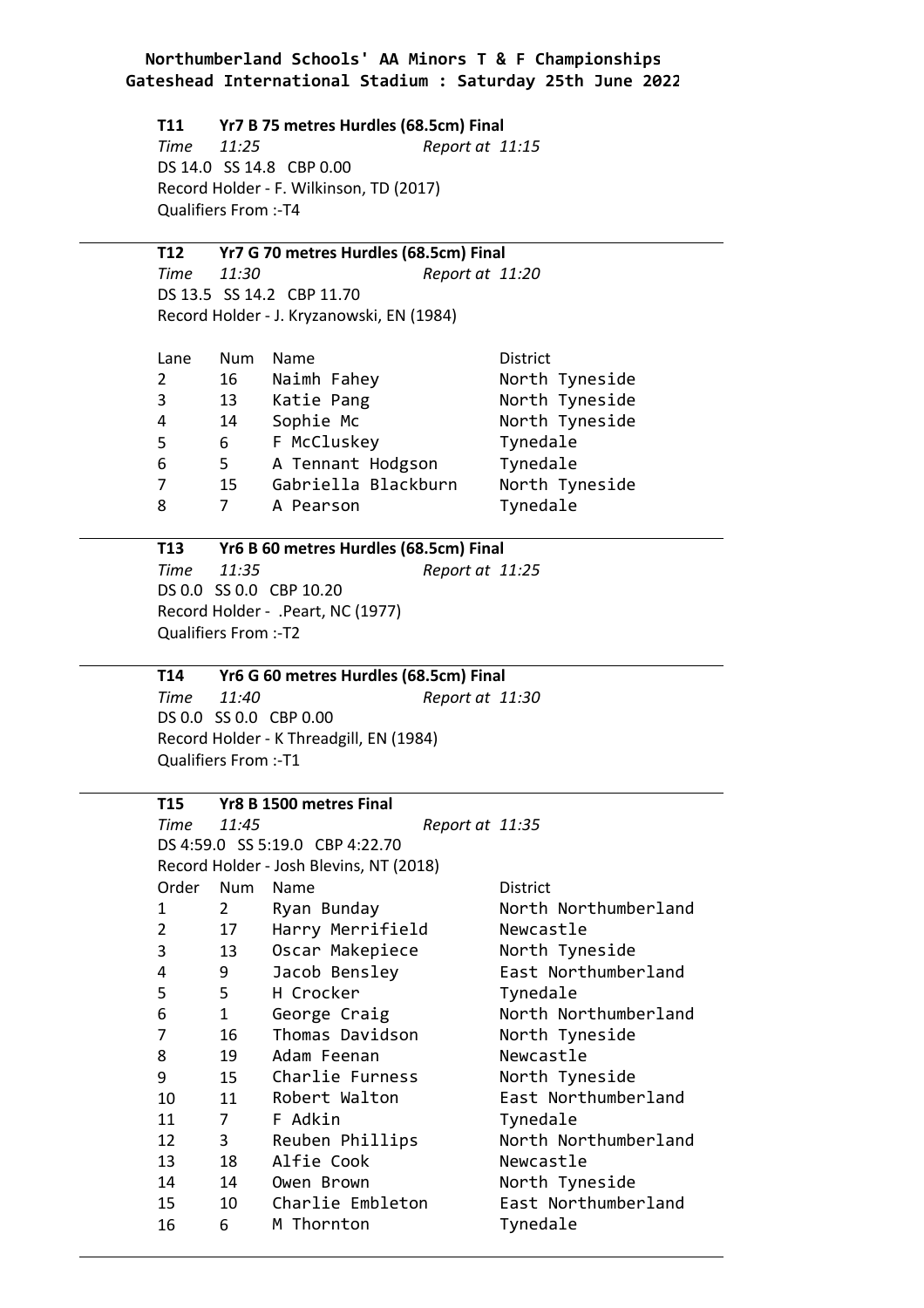|        | T16            |                        | Yr6 G 80 metres Heats                                 |                             |
|--------|----------------|------------------------|-------------------------------------------------------|-----------------------------|
|        | Time           | 11:55                  | Report at 11:45                                       |                             |
|        |                |                        | DS 0.0 SS 0.0 CBP 10.90                               |                             |
|        |                |                        | Record Holder - Beth Leckie, NC (2011)                |                             |
| Heat 1 | Lane           | Num                    | Name                                                  | District                    |
|        | 1              | 14                     | Evie Tindale                                          | North Tyneside              |
|        | $\overline{2}$ | 15                     | Lili Wright                                           | North Tyneside              |
|        | 3              | $1 \quad \blacksquare$ | Jessica McCowan                                       | North Northumberland        |
|        | 4              | 9                      | Gabby Jobson                                          | East Northumberland         |
|        | 5              | 17                     | Isla                                                  | Newcastle                   |
|        | 6              | 16                     | Sophie Mitchell                                       | North Tyneside              |
|        | 7              | $\mathbf{3}$           | Hannah Storm                                          | North Northumberland        |
|        | 8              | 6                      | K Batey                                               | Tynedale                    |
| Heat 2 | Lane           | Num                    | Name                                                  | District                    |
|        | 1              | 10                     | Sofia Gibson                                          | East Northumberland         |
|        | $\overline{2}$ | 7 <sup>7</sup>         | M Martins                                             | Tynedale                    |
|        | 3              | 20                     | Mina                                                  | Newcastle                   |
|        | 4              | $5^{\circ}$            | I Mitchell                                            | Tynedale                    |
|        | 5              | 13                     | Zamara Thompson F                                     | North Tyneside              |
|        | 6              | 19                     | Charlie                                               | Newcastle                   |
|        | 7              | 18                     | Emma Blackburn                                        | Newcastle                   |
|        | <b>T17</b>     |                        |                                                       |                             |
|        |                |                        | <b>Yr6 B 80 metres Heats</b>                          |                             |
|        | Time 12:05     |                        |                                                       |                             |
|        |                |                        | Report at 11:55<br>DS 0.0 SS 0.0 CBP 10.31            |                             |
|        |                |                        |                                                       |                             |
| Heat 1 | Lane           | Num                    | Record Holder - .Molt, EN (1990)<br>Name              | <b>District</b>             |
|        | 1              | 14                     |                                                       |                             |
|        | $\overline{2}$ | 11                     | Christian - Ionut Gheorg North Tyneside<br>Lewis Horn | East Northumberland         |
|        | 3              | 20                     | Joe                                                   | Newcastle                   |
|        | 4              | $5^{\circ}$            | A Byrne                                               |                             |
|        | 5              | 13                     |                                                       | Tynedale                    |
|        | 6              | 19                     | Henry Dewhurst<br>Alex Davies                         | North Tyneside<br>Newcastle |
|        | 7              | 3                      | Jaden Fender                                          | North Northumberland        |
|        | 8              | $\overline{2}$         | Robin Pearson                                         | North Northumberland        |
| Heat 2 | Lane           | Num                    | Name                                                  | <b>District</b>             |
|        | 1              | 6                      | A Thomas                                              | Tynedale                    |
|        | $\overline{2}$ | $\overline{7}$         | Z Johnstone                                           | Tynedale                    |
|        | 3              | 16                     | Ben Alderson                                          | North Tyneside              |
|        | 4              | $\mathbf{1}$           | John McPhee                                           | North Northumberland        |
|        | 5              | 9                      | Josh Storey                                           | East Northumberland         |
|        | 6              | 15                     | Harry Groves Forbes                                   | North Tyneside              |
|        | 7              | 18                     | Ibrahim                                               | Newcastle                   |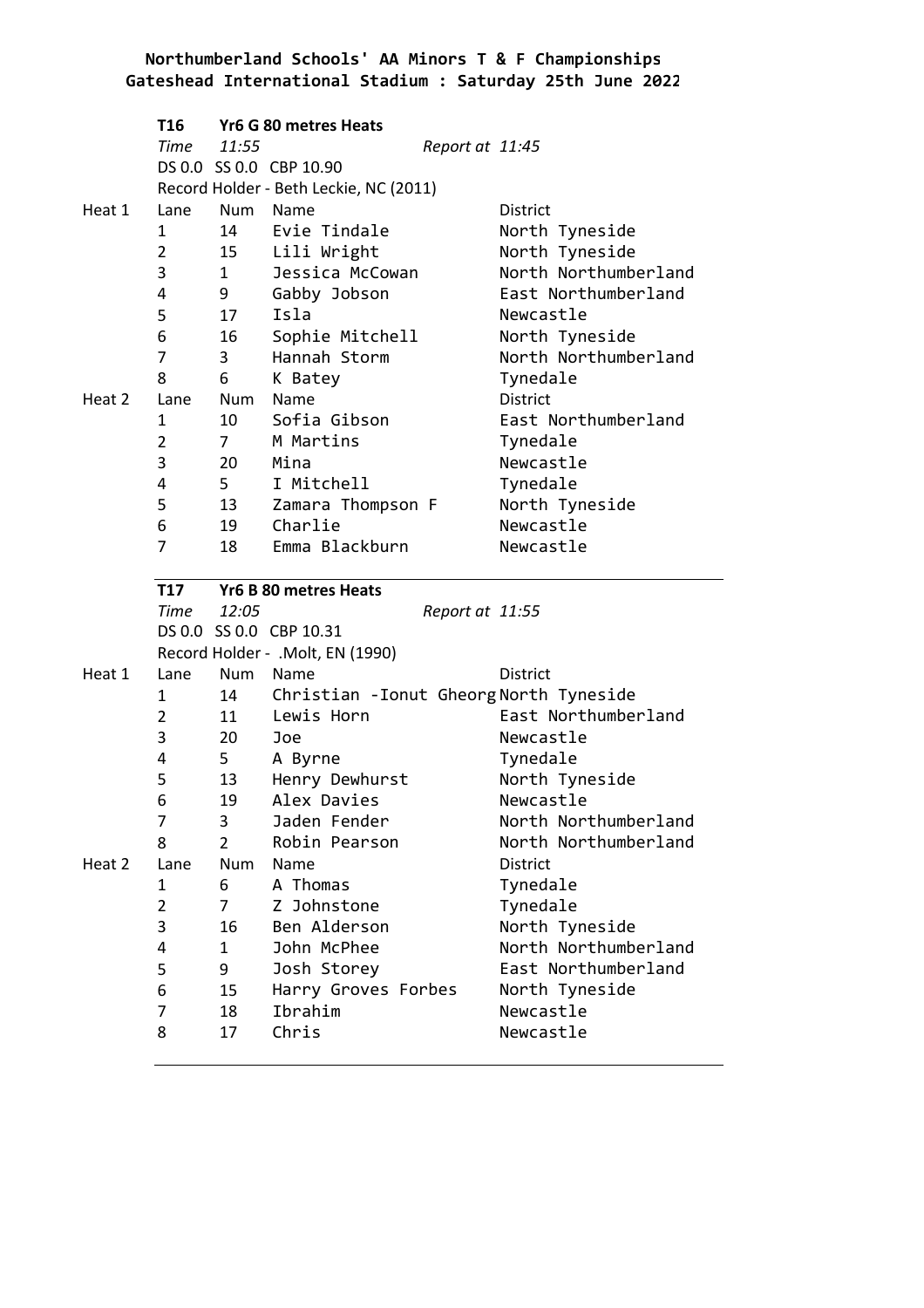|        | T18            |              | Yr7 G 100 metres Heats                          |                                 |
|--------|----------------|--------------|-------------------------------------------------|---------------------------------|
|        | Time           | 12:10        | Report at 12:00                                 |                                 |
|        |                |              | DS 14.3 SS 14.6 CBP 13.18                       |                                 |
|        |                |              | Record Holder - Charlotte Richardson, NT (2015) |                                 |
| Heat 1 | Lane           | Num          | Name                                            | <b>District</b>                 |
|        | $\mathbf{1}$   | 6            | J Harrop                                        | Tynedale                        |
|        | $\overline{2}$ | $\mathbf{3}$ | Maria Moore                                     | North Northumberland            |
|        | 3              | 19           | Paige Kergie-Stephens                           | Newcastle                       |
|        | 4              | $\mathbf{1}$ | Orlaith Jamieson                                | North Northumberland            |
|        | 5              | 9            | Mya-Mae Ferguson                                | East Northumberland             |
|        | 6              | 11           | Lucy Orrick                                     | East Northumberland             |
|        | 7              | 14           | Evie Pickering                                  | North Tyneside                  |
|        | 8              | 17           | Holly Horton                                    | Newcastle                       |
| Heat 2 | Lane           | Num          | Name                                            | <b>District</b>                 |
|        | 1              | $2^{\circ}$  | Alanah Smith                                    | North Northumberland            |
|        | $\overline{2}$ | 18           | Tabitha Sherlock                                | Newcastle                       |
|        | 3              | 15           | Lily Scorer                                     | North Tyneside                  |
|        | 4              | 16           | Sophie Elliott                                  | North Tyneside                  |
|        | 5              | 5            | E Walker                                        | Tynedale                        |
|        | 6              | $7 \quad$    | 0 Cooke                                         | Tynedale                        |
|        | 7              | 10           | Isla Dawson                                     | East Northumberland             |
|        | 8              | 13           | Alexa Hastie                                    | North Tyneside                  |
|        |                |              |                                                 |                                 |
|        |                |              |                                                 |                                 |
|        | T19            |              | Yr7 B 100 metres Heats                          |                                 |
|        | Time           | 12:15        | Report at 12:05                                 |                                 |
|        |                |              | DS 13.8 SS 14.2 CBP 12.40                       |                                 |
|        |                |              | Record Holder - N. Craigs, EN (1976)            |                                 |
| Heat 1 | Lane           | Num          | Name                                            | <b>District</b>                 |
|        | 1              | $2^{\sim}$   | Bobby McKenna                                   | North Northumberland            |
|        | 2              | 18           | David Wayman                                    | Newcastle                       |
|        | 3              | 15           | Oscar Turnbull                                  | North Tyneside                  |
|        | 4              | 16           | Henry Irwin                                     | North Tyneside                  |
|        | 5              | 5            | H Dickinson                                     | Tynedale                        |
|        | 6              | 7            | T Johnston                                      | Tynedale                        |
|        | 7              | 10           | Tom Mundle                                      | East Northumberland             |
|        | 8              | 13           | Rudi Campbell                                   | North Tyneside                  |
| Heat 2 | Lane           | Num          | Name                                            | District                        |
|        | 1              | 17           | Oliver Ward                                     | Newcastle                       |
|        | $\overline{2}$ | 14           | Owen Carter                                     | North Tyneside                  |
|        | 3              | 11           | Ronan Douglas                                   | East Northumberland             |
|        | 4              | 19           | Joshua Wright                                   | Newcastle                       |
|        | 5              | $\mathbf{1}$ | Matt Dryden                                     | North Northumberland            |
|        | 6              | 3            | Dair Jones                                      | North Northumberland            |
|        | 7<br>8         | 6<br>9       | J Holmes<br>Jude Priest                         | Tynedale<br>East Northumberland |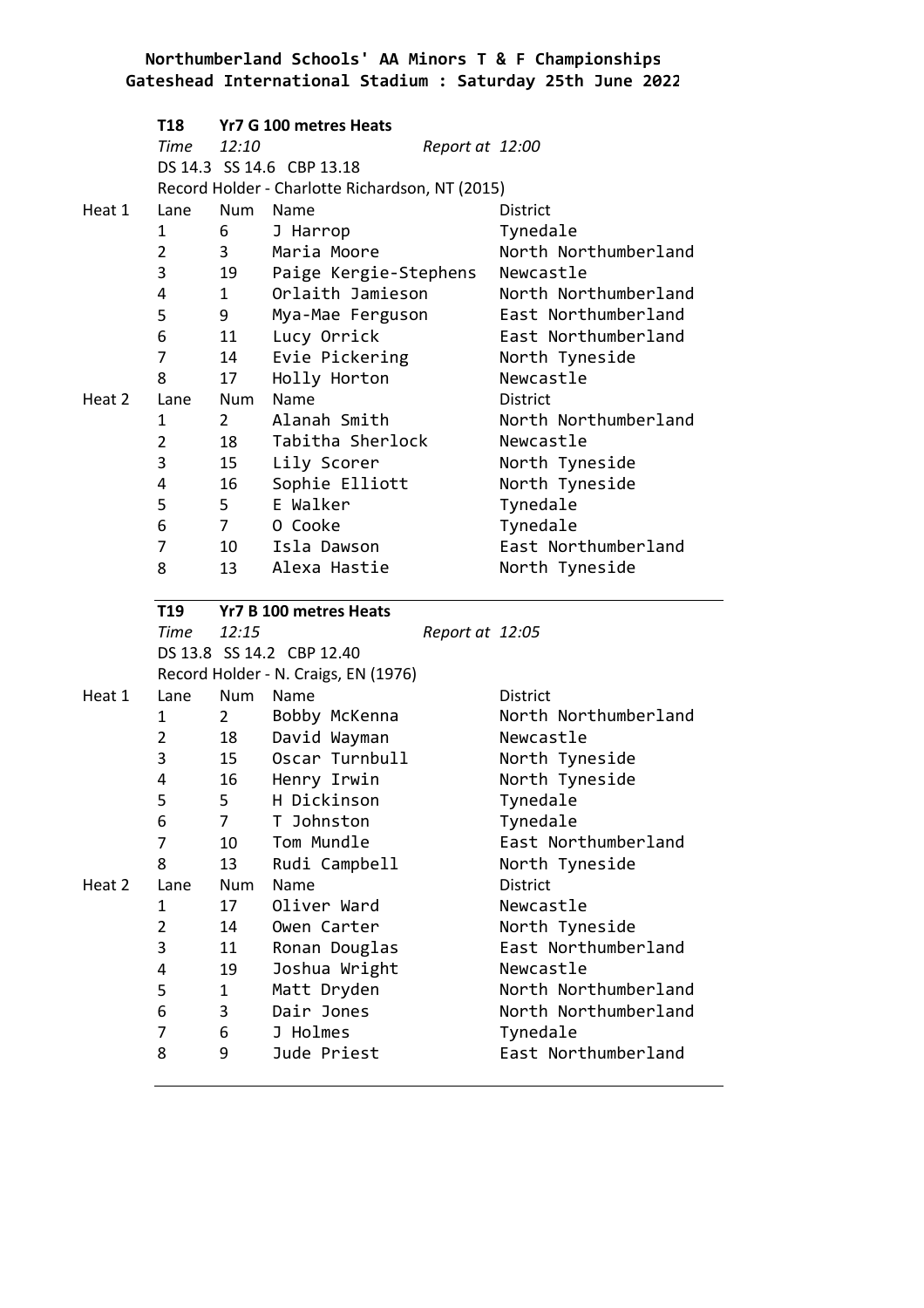|        | <b>T20</b>     |                | Yr8 G 100 metres Heats                                             |                      |
|--------|----------------|----------------|--------------------------------------------------------------------|----------------------|
|        | Time           | 12:20          | Report at 12:10                                                    |                      |
|        |                |                | DS 13.9 SS 14.3 CBP 12.60                                          |                      |
|        |                |                | Record Holder - Divinia Nylander, NC (2010)                        |                      |
| Heat 1 | Lane           | <b>Num</b>     | Name                                                               | <b>District</b>      |
|        | 1              | 17             | Ann Olsen Gallagher                                                | Newcastle            |
|        | $\overline{2}$ | 14             | Emily Casey                                                        | North Tyneside       |
|        | 3              | 11             | Chloe Wilson                                                       | East Northumberland  |
|        | 4              | 19             | Lexi Metcalfe                                                      | Newcastle            |
|        | 5              | $\mathbf{1}$   | Harriet Oldfield                                                   | North Northumberland |
|        | 6              | 3              | Kayla Bertram                                                      | North Northumberland |
|        | 7              | 6              | F Rouke                                                            | Tynedale             |
|        | 8              | 9              | Eva Birch                                                          | East Northumberland  |
| Heat 2 | Lane           | Num            | Name                                                               | <b>District</b>      |
|        | 1              | 13             | Olivia Fleron                                                      | North Tyneside       |
|        | $\overline{2}$ | 10             | Ellie Power                                                        | East Northumberland  |
|        | 3              | 7 <sup>7</sup> | A Kahn                                                             | Tynedale             |
|        | 4              | 15             | Faith Ubah                                                         | North Tyneside       |
|        | 5              | 16             | Olivia Cunningham                                                  | North Tyneside       |
|        | 6              | 18             | Georgina Nebitt                                                    | Newcastle            |
|        | 7              | $2^{\circ}$    | Clemmie Moore                                                      | North Northumberland |
|        | 8              | 5              | O Cartwright                                                       | Tynedale             |
|        |                |                |                                                                    |                      |
|        |                |                |                                                                    |                      |
|        | T21            |                | Yr8 B 100 metres Heats                                             |                      |
|        | Time           | 12:25          | Report at 12:15                                                    |                      |
|        |                |                | DS 13.0 SS 13.4 CBP 11.80<br>Record Holder - Lewis Cant, TD (2016) |                      |
| Heat 1 | Lane           | Num            | Name                                                               | District             |
|        | 1              | 5              |                                                                    | Tynedale             |
|        | $\overline{2}$ | $\overline{2}$ | J Heppell<br>Josh Dove                                             | North Northumberland |
|        | 3              | 3              | Lee Courtney                                                       | North Northumberland |
|        | 4              | 15             | Aksel Whittingham                                                  | North Tyneside       |
|        | 5              | 16             | Alex Walton                                                        | North Tyneside       |
|        | 6              | 10             | James Harrison                                                     | East Northumberland  |
|        | 7              | 13             | Joshua Ogoummar                                                    | North Tyneside       |
| Heat 2 | Lane           | Num            | Name                                                               | District             |
|        | 1              | 1              | Shay Dixon                                                         | North Northumberland |
|        | $\overline{2}$ | 17             | Kadjar Boime                                                       | Newcastle            |
|        | 3              | 14             | Lucas Anderson                                                     | North Tyneside       |
|        | 4              | 7              | A McDonnagh                                                        | Tynedale             |
|        | 5              | 4              | Joshua Johnson                                                     | North Northumberland |
|        | 6              | 6              | E Lowry                                                            | Tynedale             |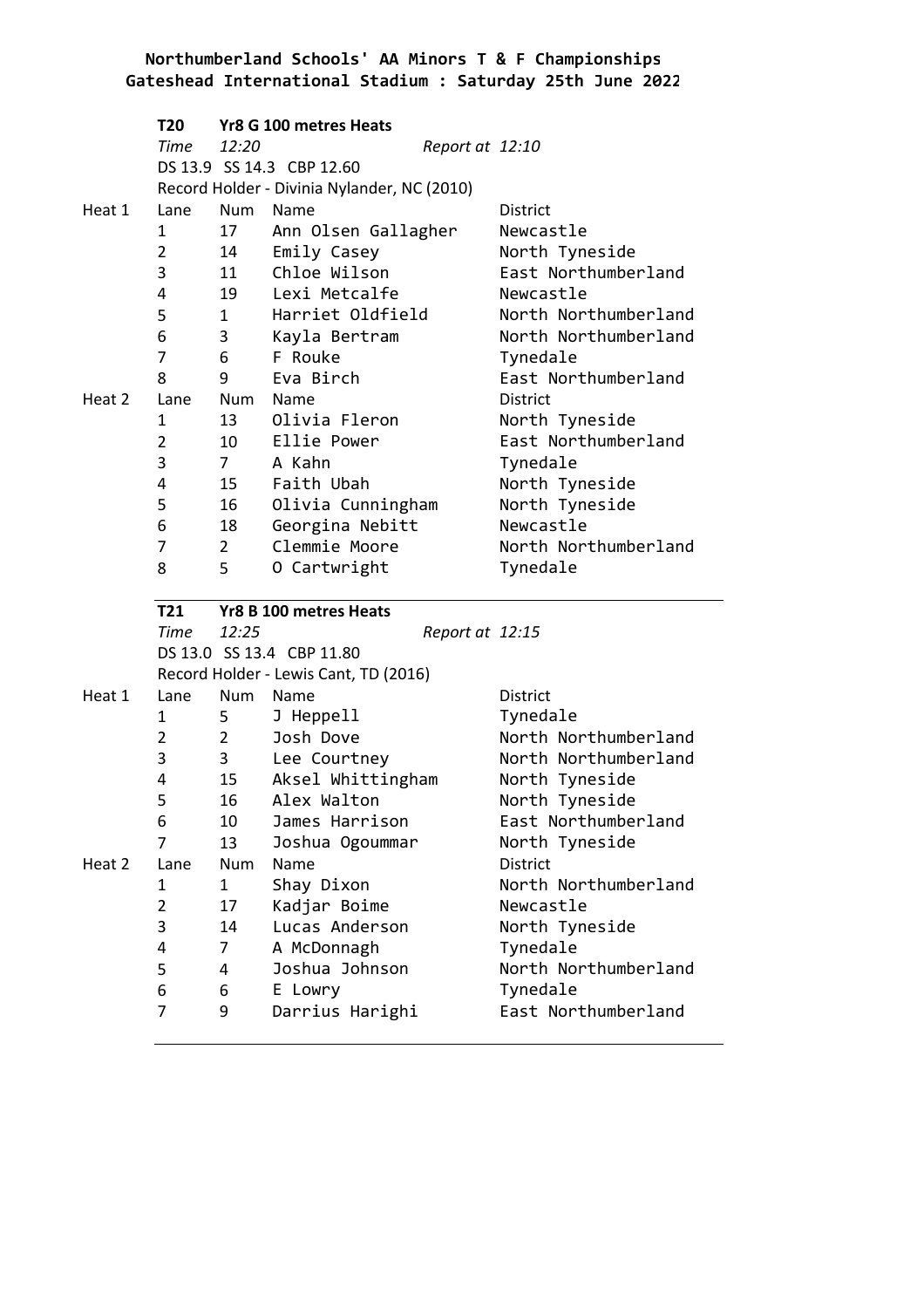|        | T22            |                | Yr7 B 300 metres Heats                  |                 |                                 |
|--------|----------------|----------------|-----------------------------------------|-----------------|---------------------------------|
|        | Time           | 12:30          |                                         | Report at 12:20 |                                 |
|        |                |                | DS 49.3 SS 52.3 CBP 42.40               |                 |                                 |
|        |                |                | Record Holder - A.J. Barbour, NC (2016) |                 |                                 |
| Heat 1 | Lane           | Num            | Name                                    |                 | <b>District</b>                 |
|        | $\mathbf{1}$   | $9^{\circ}$    | Alex Hamilton                           |                 | East Northumberland             |
|        | $\overline{2}$ | 10             | James Fish                              |                 | East Northumberland             |
|        | 3              | $7 \quad$      | W Calbraith                             |                 | Tynedale                        |
|        | 4              | 15             | Finlay Smith                            |                 | North Tyneside                  |
|        | 5              | 16             | Jacob Robertson                         |                 | North Tyneside                  |
|        | 6              | 18             | Lucas Cataudo                           |                 | Newcastle                       |
|        | $\overline{7}$ | $2^{\sim}$     | Blair Mckay                             |                 | North Northumberland            |
|        | 8              | $\mathbf{1}$   | Michael Semen                           |                 | North Northumberland            |
| Heat 2 | Lane           | Num            | Name                                    |                 | <b>District</b>                 |
|        | 1              | 5              | B Locatori                              |                 | Tynedale                        |
|        | $\overline{2}$ | $6 \qquad$     | D Hudson                                |                 | Tynedale                        |
|        | 3              | 3              | Jay Carr                                |                 | North Northumberland            |
|        | 4              | 11             | Charlie                                 |                 | East Northumberland             |
|        | 5              | 19             | Caleb Sergeant                          |                 | Newcastle                       |
|        | 6              | 14             | Jake Smith                              |                 | North Tyneside                  |
|        | 7              | 17             | Elliot Butler                           |                 | Newcastle                       |
|        |                |                |                                         |                 |                                 |
|        |                |                |                                         |                 |                                 |
|        | T23            |                | Yr8 B 300 metres Heats                  |                 |                                 |
|        | Time 12:40     |                |                                         | Report at 12:30 |                                 |
|        |                |                | DS 48.5 SS 51.5 CBP 40.84               |                 |                                 |
|        |                |                | Record Holder - Alex Wood, TD (2014)    |                 |                                 |
| Heat 1 | Lane           | Num            | Name                                    |                 | <b>District</b>                 |
|        | 1              | $5 -$          | M Riddell                               |                 | Tynedale                        |
|        | $\overline{2}$ | $2^{\sim}$     | Jack Tait                               |                 | North Northumberland            |
|        | 3              | 18             | Ethan Ndiweni                           |                 | Newcastle                       |
|        | 4              | $7 \quad$      | E Turner                                |                 | Tynedale                        |
|        | 5              | 15             | Charlie Furness                         |                 | North Tyneside                  |
|        | 6              | 10             | Riley Cole                              |                 | East Northumberland             |
|        | 7              | 13             | Ashton Williamson                       |                 | North Tyneside                  |
|        | 8              | 16             | Zac Arnold                              |                 | North Tyneside                  |
| Heat 2 | Lane           | Num            | Name                                    |                 | District                        |
|        | 1              | $\mathbf{1}$   | Joe Currie                              |                 | North Northumberland            |
|        | $\overline{2}$ | 17             | Will Sutton                             |                 | Newcastle                       |
|        | 3              | 14             | Sam Nugent                              |                 | North Tyneside                  |
|        | 4              | $\overline{3}$ | Beau Borthwick                          |                 | North Northumberland            |
|        | 5              | 11             | Rory Mcaroy                             |                 | East Northumberland             |
|        | 6<br>7         | 6<br>9         | M Thornton<br>Ashton Burch              |                 | Tynedale<br>East Northumberland |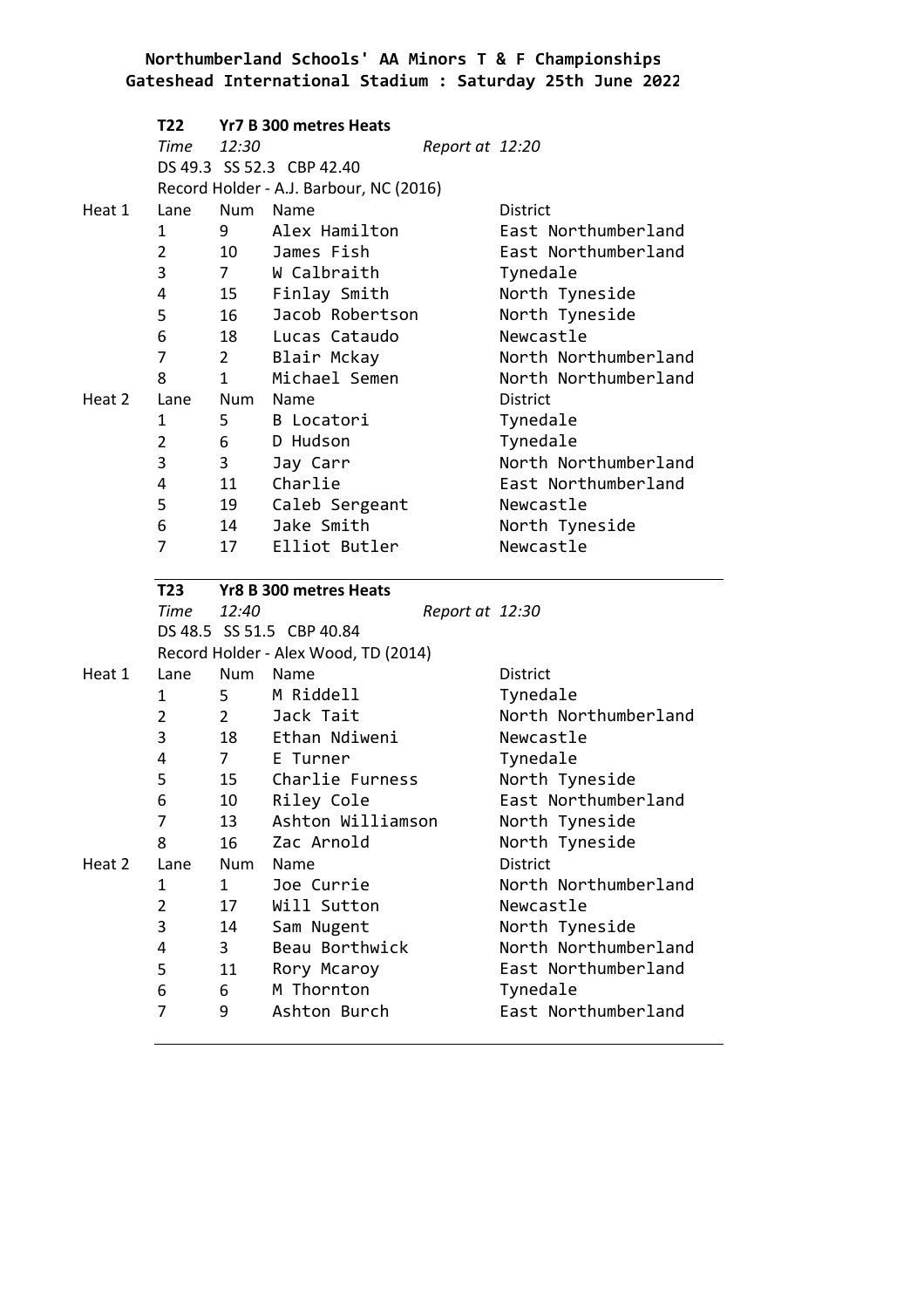|        | T <sub>24</sub> |                 | Yr8 G 300 metres Heats                   |                             |
|--------|-----------------|-----------------|------------------------------------------|-----------------------------|
|        | Time            | 12:45           |                                          | Report at 12:35             |
|        |                 |                 | DS 52.7 SS 55.7 CBP 44.80                |                             |
|        |                 |                 | Record Holder - Mia Belton, TD (2018)    |                             |
| Heat 1 | Lane            | <b>Num</b>      | Name                                     | District                    |
|        | 1               | $\mathbf{1}$    | Livvy Barr                               | North Northumberland        |
|        | $\overline{2}$  | 17              | Edie Golden                              | Newcastle                   |
|        | 3               | 18              | Georgina Nebitt                          | Newcastle                   |
|        | 4               | $7\overline{ }$ | F Lattermuir                             | Tynedale                    |
|        | 5               | 15              | Heidi Carr                               | North Tyneside              |
|        | 6               | 10              | Abi Humphreys                            | East Northumberland         |
|        | 7               | 9               | Madison Gray                             | East Northumberland         |
| Heat 2 | Lane            | Num             | Name                                     | District                    |
|        | 1               | 16              | Kaysie Kerr                              | North Tyneside              |
|        | $\overline{2}$  | 13              | Hannah Henderson                         | North Tyneside              |
|        | 3               | 14              | Anna Johnson                             | North Tyneside              |
|        | 4               | $3^{\circ}$     | Erin Givens                              | North Northumberland        |
|        | 5               | 11              | Ellie Byford                             | East Northumberland         |
|        | 6               | $\overline{2}$  | Sophia Matthews                          | North Northumberland        |
|        | 7               | 5               | M Ross                                   | Tynedale                    |
|        |                 |                 |                                          |                             |
|        | <b>T25</b>      |                 | Yr6 G 800 metres Final                   |                             |
|        | Time            | 12:50           |                                          | Report at 12:40             |
|        |                 |                 | DS 0:00.0 SS 0:00.0 CBP 2:25.50          |                             |
|        |                 |                 | Record Holder - Kelly Rodmell, TD (1997) |                             |
|        | Order           | Num             | Name                                     | District                    |
|        | 1               | 19              | Jessica Leinard                          | Newcastle                   |
|        | $\overline{2}$  | 15              | Lara Cowie                               | North Tyneside              |
|        | 3               | 7 <sup>7</sup>  | S Catlin                                 | Tynedale                    |
|        | 4               | $3^{\circ}$     | Lauren Crees                             | North Northumberland        |
|        | 5               | 18              | Anna Fitzpatrick                         | Newcastle                   |
|        | 6               | 14              | Megan Scope                              | North Tyneside              |
|        | 7               | 10              | Matilda Stacey                           | East Northumberland         |
|        | 8               | 6               | M Thomas                                 | Tynedale                    |
|        | 9               | $\overline{2}$  | Olivia Baird                             | North Northumberland        |
|        | 10              | 17              | Olivia Murphy                            | Newcastle                   |
|        | 11              | 13              | Eilidh Dotchin                           | North Tyneside              |
|        | 12              | 9               | Abigail Pocral                           | East Northumberland         |
|        | 13              | 5               | A Stobbart                               | Tynedale                    |
|        | 14<br>15        | 20<br>16        | Zara Bungay<br>Emma Clarke               | Newcastle<br>North Tyneside |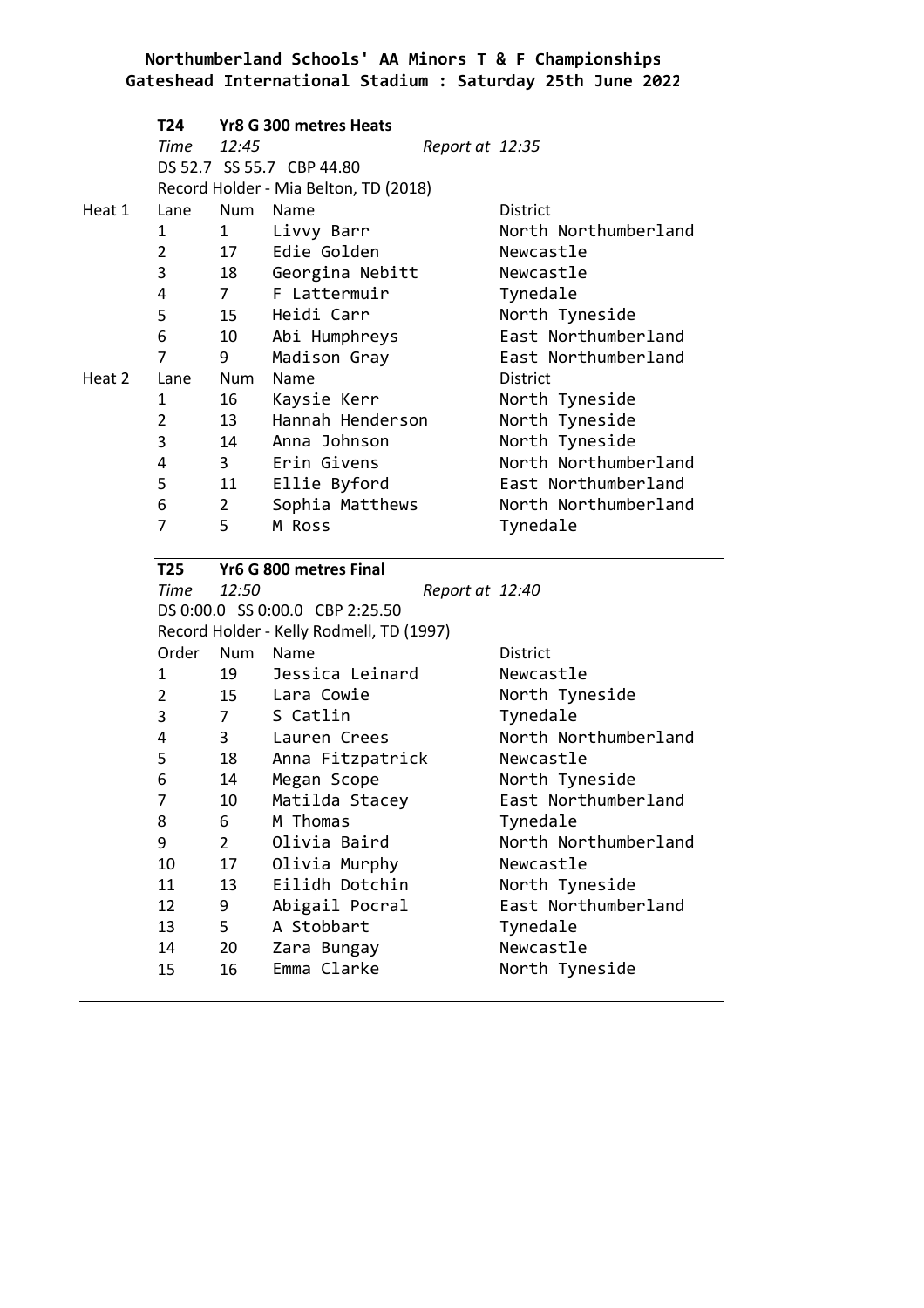|        | T26            |                                | Yr6 B 800 metres Final                          |                      |
|--------|----------------|--------------------------------|-------------------------------------------------|----------------------|
|        | Time           | 12:55                          | Report at 12:45                                 |                      |
|        |                |                                | DS 0:00.0 SS 0:00.0 CBP 2:18.00                 |                      |
|        |                |                                | Record Holder - Ceri Rees, NC (1984)            |                      |
|        | Order          | Num                            | <b>Name</b>                                     | District             |
|        | 1              | 19                             | Connor Pickard                                  | Newcastle            |
|        | $\overline{2}$ | 15                             | Matthew Henderson                               | North Tyneside       |
|        | 3              | 7 <sup>7</sup>                 | S Hutchinson                                    | Tynedale             |
|        | 4              | $3^{\circ}$                    | Oscar Jeffreys                                  | North Northumberland |
|        | 5              | 18                             | Kasper Pearson                                  | Newcastle            |
|        | 6              | 14                             | Finn Johnson                                    | North Tyneside       |
|        | 7              | $6 \quad$                      | F Hill                                          | Tynedale             |
|        | 8              | $2 \left( \frac{1}{2} \right)$ | James Neave                                     | North Northumberland |
|        | 9              | 17                             | Nick Surtees-Brown                              | Newcastle            |
|        | 10             | 13                             | Max Cary                                        | North Tyneside       |
|        | 11             | 9                              | Mickey Cockburn                                 | East Northumberland  |
|        | 12             | $5 -$                          | A Robertson                                     | Tynedale             |
|        | 13             | $1 \quad \blacksquare$         | Grayson Brown                                   | North Northumberland |
|        | 14             | 20                             | Baxter Norton                                   | Newcastle            |
|        | 15             | 16                             | Charlie Scorer                                  | North Tyneside       |
|        |                |                                |                                                 |                      |
|        | T27            |                                | Yr7 G 200 metres Heats                          |                      |
|        | Time           | 13:00                          | Report at 12:50                                 |                      |
|        |                |                                | DS 30.8 SS 31.7 CBP 26.98                       |                      |
|        |                |                                | Record Holder - Charlotte Richardson, NT (2015) |                      |
| Heat 1 | Lane           | Num Name                       |                                                 | District             |
|        | 1              | 5                              | A Light                                         | Tynedale             |
|        | $\overline{2}$ | $2^{\sim}$                     | Florrie Barr                                    | North Northumberland |
|        | 3              | 18                             | Kitty Oates                                     | Newcastle            |
|        | 4              | $7 \quad$                      | A Wood                                          | Tynedale             |
|        | 5              | 15                             | Caitlin Creaby                                  | North Tyneside       |
|        | 6              | 10                             | Maicie Coulson                                  | East Northumberland  |
|        | 7              | 13                             | Alexa Hastie                                    | North Tyneside       |
|        | 8              | 16                             | Sophie Elliott                                  | North Tyneside       |
| Heat 2 | Lane           | Num                            | Name                                            | District             |
|        | 1              | 1                              | Imogen Borthwick                                | North Northumberland |
|        | $\overline{2}$ | 17                             | Marissa Bruce                                   | Newcastle            |
|        | 3              | 14                             | Olivia Fishburn                                 | North Tyneside       |
|        | 4              | $\overline{3}$                 | Demi Mack                                       | North Northumberland |
|        | 5              | 11                             | Lucy Orrick                                     | East Northumberland  |
|        | 6              | 6                              | L McCluskey                                     | Tynedale             |
|        | 7              | 9                              | Sienna Handa                                    | East Northumberland  |
|        | 8              | 19                             | Lily Rice                                       | Newcastle            |
|        |                |                                |                                                 |                      |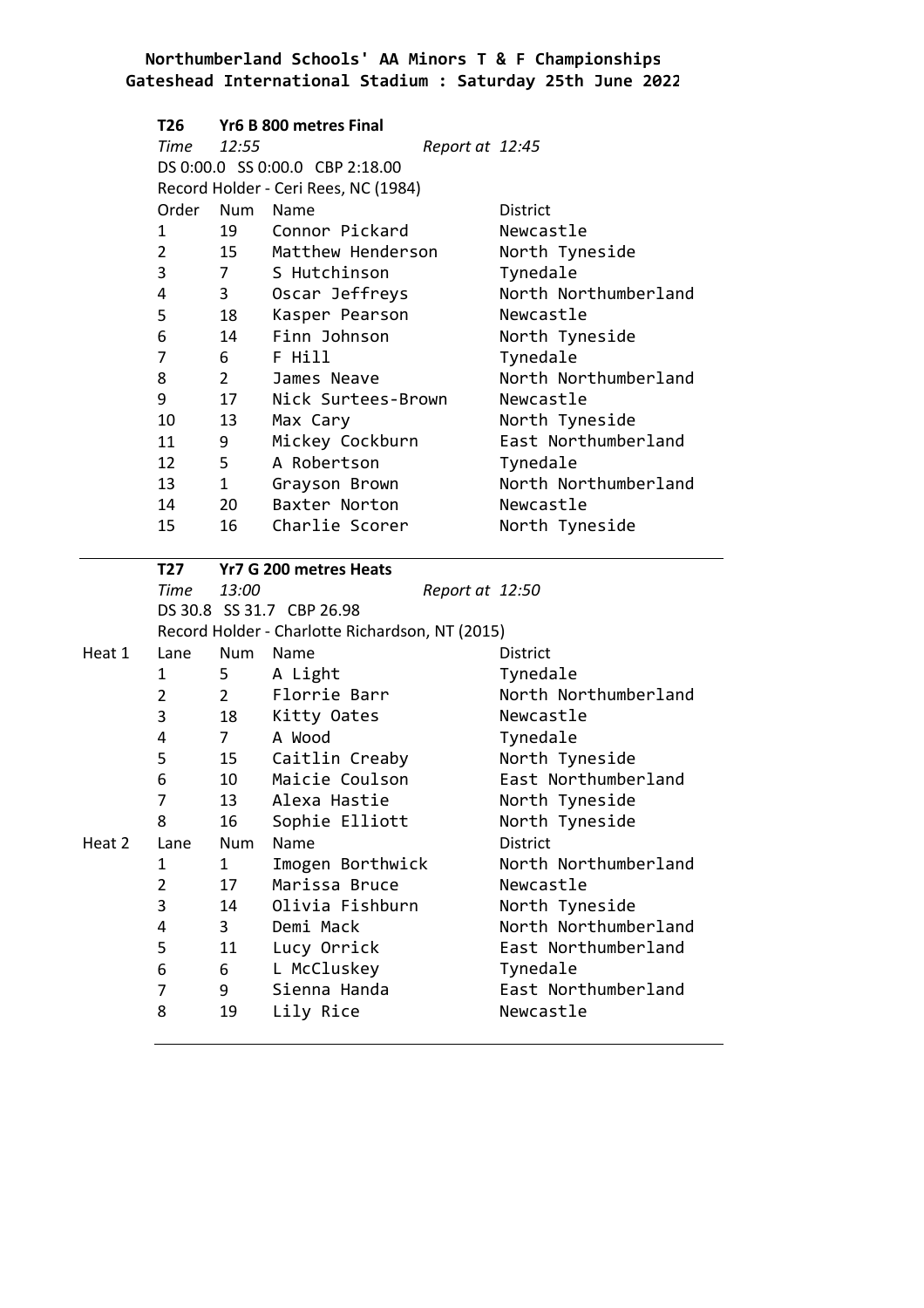|        | <b>T28</b>     |                        | Yr7 B 200 metres Heats                      |                                  |
|--------|----------------|------------------------|---------------------------------------------|----------------------------------|
|        | Time           | 13:05                  | Report at 12:55                             |                                  |
|        |                |                        | DS 29.3 SS 30.3 CBP 25.40                   |                                  |
|        |                |                        | Record Holder - Lewis Cant, TD (2015)       |                                  |
| Heat 1 | Lane           | Num                    | Name                                        | <b>District</b>                  |
|        | 1              | $1 \quad \blacksquare$ | Matt Dryden                                 | North Northumberland             |
|        | $\overline{2}$ | 17                     | Oliver Ward                                 | Newcastle                        |
|        | 3              | 14                     | Dylan Charlton                              | North Tyneside                   |
|        | 4              | 3 <sup>7</sup>         | Callum Henderson                            | North Northumberland             |
|        | 5              | 11                     | Charlie Phillips                            | East Northumberland              |
|        | 6              | 6                      | E Proctor                                   | Tynedale                         |
|        | 7              | $9^{\circ}$            | Samuel Jarvis                               | East Northumberland              |
|        | 8              | 19                     | Abdur Rahman Miah Akhta Newcastle           |                                  |
| Heat 2 | Lane           | Num                    | Name                                        | <b>District</b>                  |
|        | 1              | 16                     | Zafer Degrimenci                            | North Tyneside                   |
|        | $\overline{2}$ | 13                     | Joseph Mallie                               | North Tyneside                   |
|        | 3              | 10                     | Harrison Carr                               | East Northumberland              |
|        | 4              | 18                     | Noah Myers                                  | Newcastle                        |
|        | 5              | $\overline{7}$         | I Lali                                      | Tynedale                         |
|        | 6              | $2^{\sim}$             | Joseph Luke                                 | North Northumberland             |
|        | 7              | 5                      | A Dickenson                                 | Tynedale                         |
|        | 8              | 15                     | Finlay Smith                                | North Tyneside                   |
|        |                |                        |                                             |                                  |
|        |                |                        |                                             |                                  |
|        | T29            |                        | Yr8 G 200 metres Heats                      |                                  |
|        | Time           | 13:10                  | Report at 13:00                             |                                  |
|        |                |                        | DS 29.7 SS 30.5 CBP 26.60                   |                                  |
|        |                | Num                    | Record Holder - Charlotte Cooper, NT (1999) |                                  |
| Heat 1 | Lane<br>1      |                        | Name                                        | <b>District</b>                  |
|        |                | 16                     | Olivia Cunningham                           | North Tyneside                   |
|        | $\overline{2}$ | 13                     | Martha French                               | North Tyneside                   |
|        | 3<br>4         | 10<br>18               | Amy Tyler<br>Bobbie Doe                     | East Northumberland<br>Newcastle |
|        | 5              |                        |                                             |                                  |
|        |                | 7                      | N McCreary                                  | Tynedale                         |
|        | 6<br>7         | $\overline{2}$         | Clemmie Moore                               | North Northumberland             |
|        | 8              | 5                      | A Philipson                                 | Tynedale                         |
| Heat 2 | Lane           | 15<br>Num              | Faye Brannon<br>Name                        | North Tyneside<br>District       |
|        | 1              | 19                     | Bea Chinn                                   | Newcastle                        |
|        | $\overline{2}$ |                        |                                             | East Northumberland              |
|        | 3              | 9<br>6                 | Iris Dungate                                | Tynedale                         |
|        | 4              | 14                     | 0 Cartwright<br>Isla Bell                   | North Tyneside                   |
|        | 5              | 3                      |                                             | North Northumberland             |
|        | 6              | 17                     | Bex Heeley<br>Olivia Lucherini              | Newcastle                        |
|        | 7              | $\mathbf{1}$           | Abigail Huntly                              | North Northumberland             |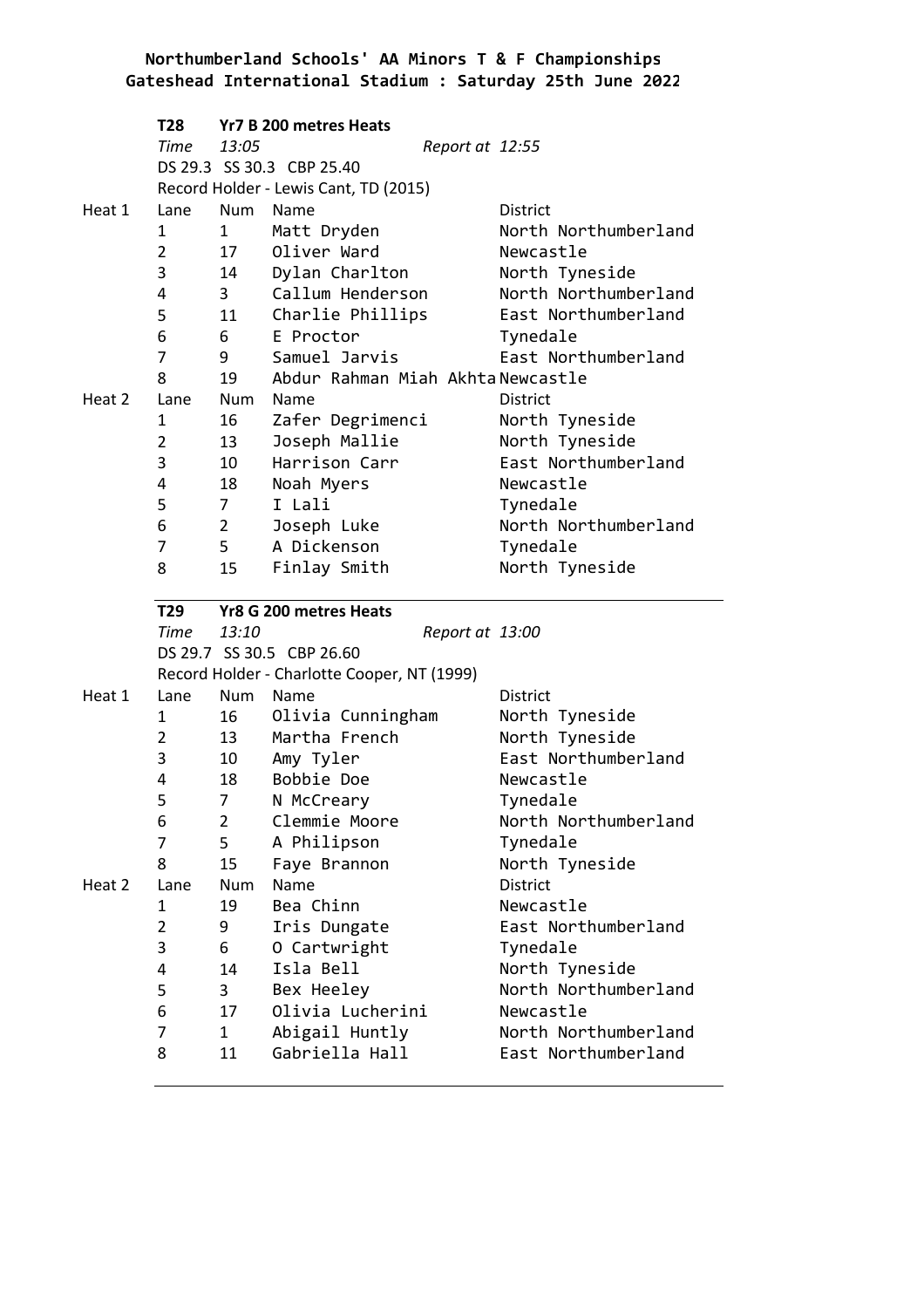|        | T30            |                | Yr8 B 200 metres Heats                  |                 |                      |
|--------|----------------|----------------|-----------------------------------------|-----------------|----------------------|
|        | Time           | 13:15          |                                         | Report at 13:05 |                      |
|        |                |                | DS 27.6 SS 28.8 CBP 23.80               |                 |                      |
|        |                |                | Record Holder - Lewis Cant, TD (2016)   |                 |                      |
| Heat 1 | Lane           | Num            | Name                                    |                 | <b>District</b>      |
|        | 1              | 19             | Billy Crawshaw                          |                 | Newcastle            |
|        | $\overline{2}$ | 9              | Rio Martin                              |                 | East Northumberland  |
|        | 3              | 6              | T Crow                                  |                 | Tynedale             |
|        | 4              | 14             | Lucas Anderson                          |                 | North Tyneside       |
|        | 5              | 3              | Beau Borthwick                          |                 | North Northumberland |
|        | 6              | 17             | Lewis Capache                           |                 | Newcastle            |
|        | 7              | $\mathbf{1}$   | Craig Tindal                            |                 | North Northumberland |
|        | 8              | 11             | William Hodgson                         |                 | East Northumberland  |
| Heat 2 | Lane           | Num            | Name                                    |                 | <b>District</b>      |
|        | 1              | 15             | Aksel Whittingham                       |                 | North Tyneside       |
|        | $\overline{2}$ | 5              | J Bauccer                               |                 | Tynedale             |
|        | 3              | $\overline{2}$ | Fin Currie                              |                 | North Northumberland |
|        | 4              | 10             | James Harrison                          |                 | East Northumberland  |
|        | 5              | 18             | Ethan Ndiweni                           |                 | Newcastle            |
|        | 6              | 13             | Joshua Ogoummar                         |                 | North Tyneside       |
|        | 7              | 16             | Ben Watson                              |                 | North Tyneside       |
|        | 8              | $\overline{7}$ | T Amard                                 |                 | Tynedale             |
|        | T31            |                | Yr7 G 800 metres Final                  |                 |                      |
|        | <b>Time</b>    | 13:25          |                                         | Report at 13:15 |                      |
|        |                |                | DS 2:48.0 SS 2:57.0 CBP 2:21.30         |                 |                      |
|        |                |                | Record Holder - Ava Taperell, NC (2016) |                 |                      |
|        | Order          | Num            | Name                                    |                 | <b>District</b>      |
|        | 1              | 18             | Anna Cowie                              |                 | Newcastle            |
|        | $\overline{2}$ | 14             | Lily Sampson                            |                 | North Tyneside       |
|        | 3              | 10             | Georgina Pull                           |                 | East Northumberland  |
|        | 4              | 6              | C Allen                                 |                 | Tynedale             |
|        | 5              | $\overline{2}$ | Florrie Barr                            |                 | North Northumberland |
|        | 6              | 17             | Taylor Miller                           |                 | Newcastle            |
|        | $\overline{7}$ | 13             | Rosa Carnaffan                          |                 | North Tyneside       |
|        | 8              | 9              | Amy Mullin                              |                 | East Northumberland  |
|        | 9              | 5              | M Frow                                  |                 | Tynedale             |
|        | 10             | $\overline{1}$ | Olivia Currie                           |                 | North Northumberland |

11 16 Magda Robson North Tyneside

13 15 Daisy Telford North Tyneside

14 11 Olivia Patrick East Northumberland

16 3 Iona Mathieson North Northumberland

12 19 Georgina George Newcastle

15 7 I Boot Tynedale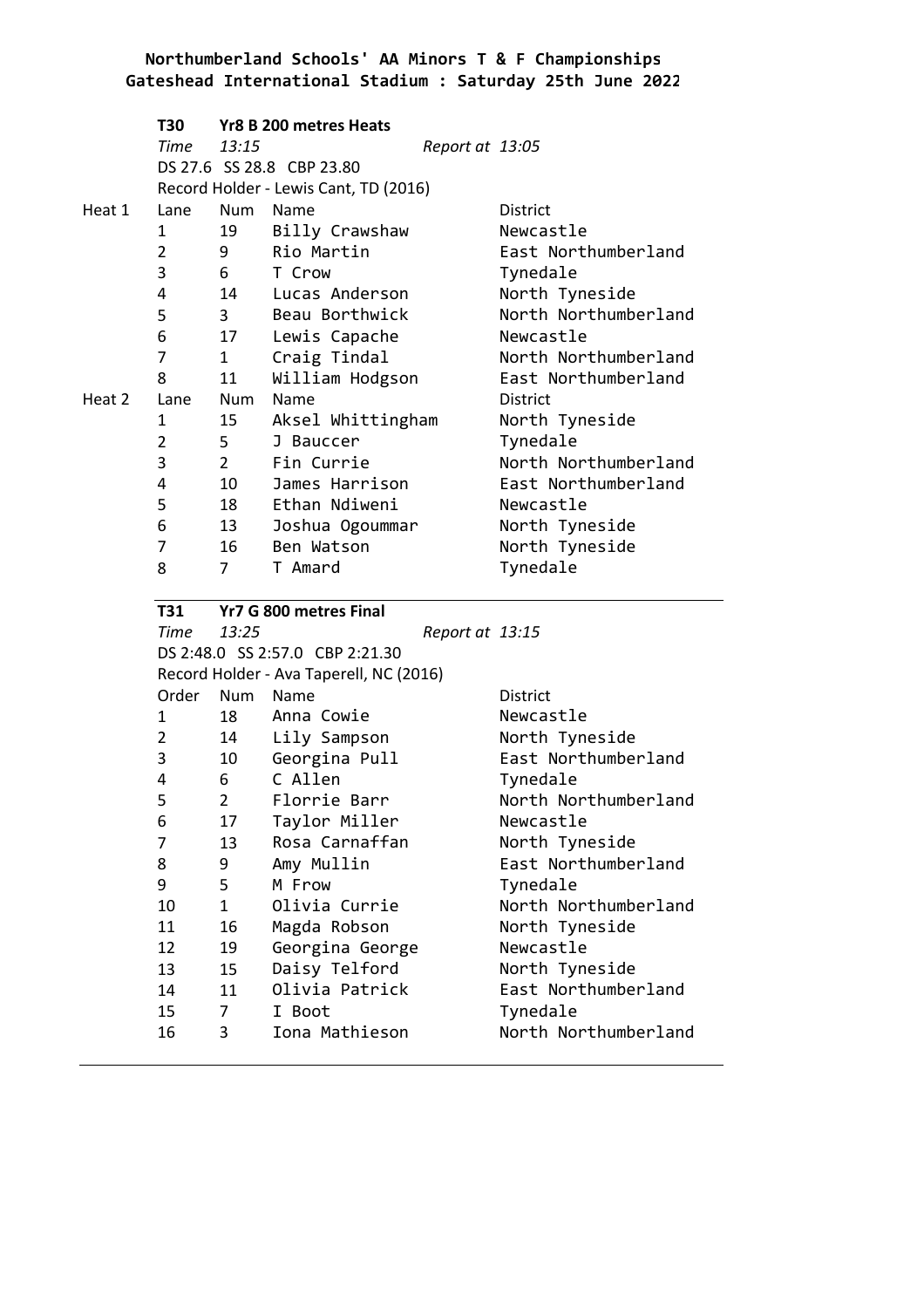| T32            |                | Yr7 B 800 metres Final             |                 |                      |
|----------------|----------------|------------------------------------|-----------------|----------------------|
| Time           | 13:30          |                                    | Report at 13:20 |                      |
|                |                | DS 2:34.0 SS 2:41.0 CBP 2:19.60    |                 |                      |
|                |                | Record Holder - G Maley, NT (1982) |                 |                      |
| Order          | Num            | Name                               |                 | <b>District</b>      |
| 1              | 14             | Jacob Atchia                       |                 | North Tyneside       |
| $\overline{2}$ |                | 10 James Fish                      |                 | East Northumberland  |
| 3              | $6 \quad$      | D Hudson                           |                 | Tynedale             |
| 4              | $2^{\sim}$     | Jack Bexon                         |                 | North Northumberland |
| 5              | 17             | George Ponton                      |                 | Newcastle            |
| 6              | 13             | Harry Armstrong                    |                 | North Tyneside       |
| 7              | 9              | Joel Williamson                    |                 | East Northumberland  |
| 8              | $5 -$          | Robin Benson-Muir                  |                 | Tynedale             |
| 9              | $\mathbf{1}$   | Charlie Jeffreys                   |                 | North Northumberland |
| 10             | 16             | Ryan Head                          |                 | North Tyneside       |
| 11             | 19             | Charlie Flannigan                  |                 | Newcastle            |
| 12 and 12      | 15             | Zander Smith                       |                 | North Tyneside       |
| 13             | 11             | Ronan Douglas                      |                 | East Northumberland  |
| 14             | $\overline{7}$ | M Sanderson                        |                 | Tynedale             |
| 15             | 3              | Andrew Hope                        |                 | North Northumberland |
| 16             | 18             | Zak Bramhall                       |                 | Newcastle            |

#### **T33 Yr6 G 80 metres Final**

*Time 13:35 Report at 13:25* DS 0.0 SS 0.0 CBP 10.90 Record Holder - Beth Leckie, NC (2011) Qualifiers From :-T16

**T34 Yr6 B 80 metres Final** *Time 13:38 Report at 13:28*

DS 0.0 SS 0.0 CBP 10.31 Record Holder - .Molt, EN (1990) Qualifiers From :-T17

**T35 Yr7 G 100 metres Final** *Time 13:41 Report at 13:31* DS 14.3 SS 14.6 CBP 13.18 Record Holder - Charlotte Richardson, NT (2015) Qualifiers From :-T18

# **T36 Yr7 B 100 metres Final**

*Time 13:44 Report at 13:34* DS 13.8 SS 14.2 CBP 12.40 Record Holder - N. Craigs, EN (1976) Qualifiers From :-T19

# **T37 Yr8 G 100 metres Final**

*Time 13:47 Report at 13:37* DS 13.9 SS 14.3 CBP 12.60 Record Holder - Divinia Nylander, NC (2010) Qualifiers From :-T20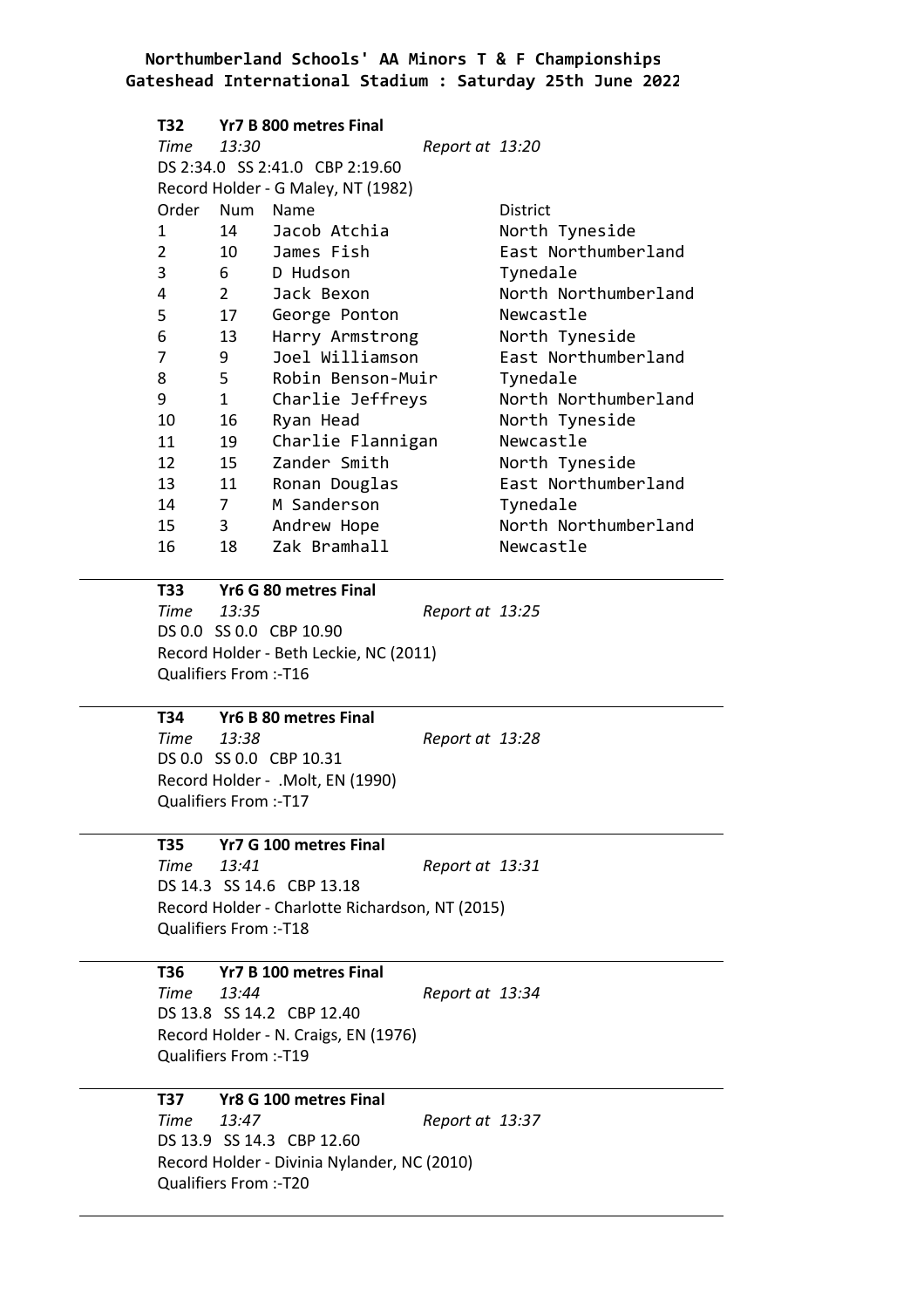#### **T38 Yr8 B 100 metres Final**

*Time 13:50 Report at 13:40* DS 13.0 SS 13.4 CBP 11.80 Record Holder - Lewis Cant, TD (2016) Qualifiers From :-T21

### **T39 Yr8 G 800 metres Final** *Time 14:00 Report at 13:50* DS 2:44.0 SS 2:52.0 CBP 2:13.10 Record Holder - Ava Taperell, TD (2017) Order Num Name **District** 1 5 N Beannon 5 Tynedale 2 1 Poppy Shaw North Northumberland 3 3 16 Scarlett Riley North Tyneside 4 4 15 Elise Bell North Tyneside 5 5 11 Leily Francal Knowles East Northumberland 6 6 7 F Elliott Tynedale 7 7 18 Libby Graham Newcastle 8 8 14 Aoife Colbert Martin North Tyneside 9 10 Amy Tyler East Northumberland<br>10 6 C Huddleston Tynedale 10 10 6 C Huddleston Tynedale 11 2 Charlotte Stacey North Northumberland 12 12 17 Izzy Yates Newcastle 13 13 13 Kaysie Kerr North Tyneside 14 14 9 Megan Potrac East Northumberland

#### **T40 Yr8 B 800 metres Final**

*Time 14:05 Report at 13:55* DS 2:27.0 SS 2:33.0 CBP 2:06.80 Record Holder - Ketan Desai, EN (1996) Order Num Name **District** 1 1 1 Marcus Dodds North Northumberland 2 16 Josh Beldon North Tyneside 3 3 19 Henry Bartley Newcastle 4 15 Tom Clark North Tyneside 5 5 11 Aiden Pearson East Northumberland 6 6 7 J Hutchinson Tynedale 7 3 Seth Jordan North Northumberland 8 8 18 Alex Lineard Newcastle 9 9 14 Dimitris Constantinou North Tyneside 10 10 10 Finley Stewart East Northumberland 11 6 D McLaughlan Tynedale 12 12 Freddy Robson 13 17 Aidan Smith 13 North Northumberland 13 13 17 Aidan Smith Newcastle 14 14 13 Daniel Dixon North Tyneside 15 15 9 Soue Stirley East Northumberland 16 16 5 M Riddell Tynedale

#### **T41 Yr7 G 200 metres Final** *Time 14:10 Report at 14:00* DS 30.8 SS 31.7 CBP 26.98 Record Holder - Charlotte Richardson, NT (2015) Qualifiers From :-T27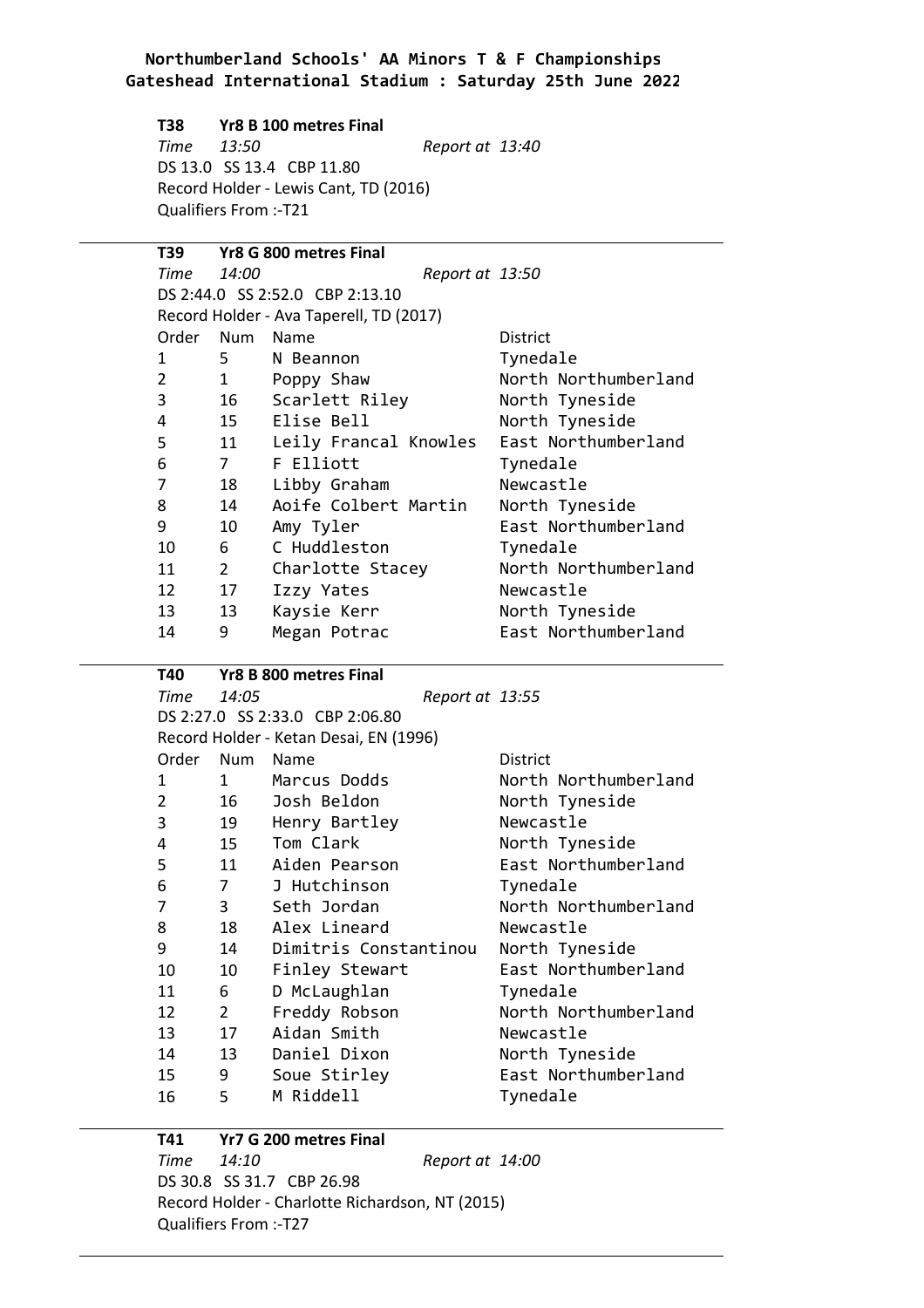#### **T42 Yr7 B 200 metres Final**

*Time 14:13 Report at 14:03* DS 29.3 SS 30.3 CBP 25.40 Record Holder - Lewis Cant, TD (2015) Qualifiers From :-T28

#### **T43 Yr8 G 200 metres Final**

*Time 14:16 Report at 14:06* DS 29.7 SS 30.5 CBP 26.60 Record Holder - Charlotte Cooper, NT (1999) Qualifiers From :-T29

#### **T44 Yr8 B 200 metres Final**

*Time 14:19 Report at 14:09* DS 27.6 SS 28.8 CBP 23.80 Record Holder - Lewis Cant, TD (2016) Qualifiers From :-T30

**T45 Yr7 B 300 metres Final** *Time 14:25 Report at 14:15* DS 49.3 SS 52.3 CBP 42.40 Record Holder - A.J. Barbour, NC (2016) Qualifiers From :-T22

#### **T46 Yr8 B 300 metres Final**

*Time 14:30 Report at 14:20* DS 48.5 SS 51.5 CBP 40.84 Record Holder - Alex Wood, TD (2014) Qualifiers From :-T23

### **T47 Yr8 G 300 metres Final**

*Time 14:32 Report at 14:22* DS 52.7 SS 55.7 CBP 44.80 Record Holder - Mia Belton, TD (2018) Qualifiers From :-T24

#### **T48 Yr8 G 1500 metres Final**

*Time 14:35 Report at 14:25* DS 5:42.0 SS 5:56.0 CBP 4:47.00 Record Holder - R. Hughes, EN (1979) Order Num Name **District** 1 11 Rosie Heaton **East Northumberland** 2 2 7 I Hill Tynedale 3 3 3 Emma Hobden North Northumberland 4 4 18 Mary Parkin Newcastle 5 14 Anna Johnson North Tyneside 6 6 10 Charlotte Marshall East Northumberland 7 7 6 P Juniper Tynedale 8 8 2 Issy Oldfield North Northumberland 9 9 17 Millie Moat Newcastle 10 10 9 Niamh Adams East Northumberland 11 5 J Donnelly Tynedale 12 12 1 Katie Cessford North Northumberland 13 13 15 Lily Brown North Tyneside